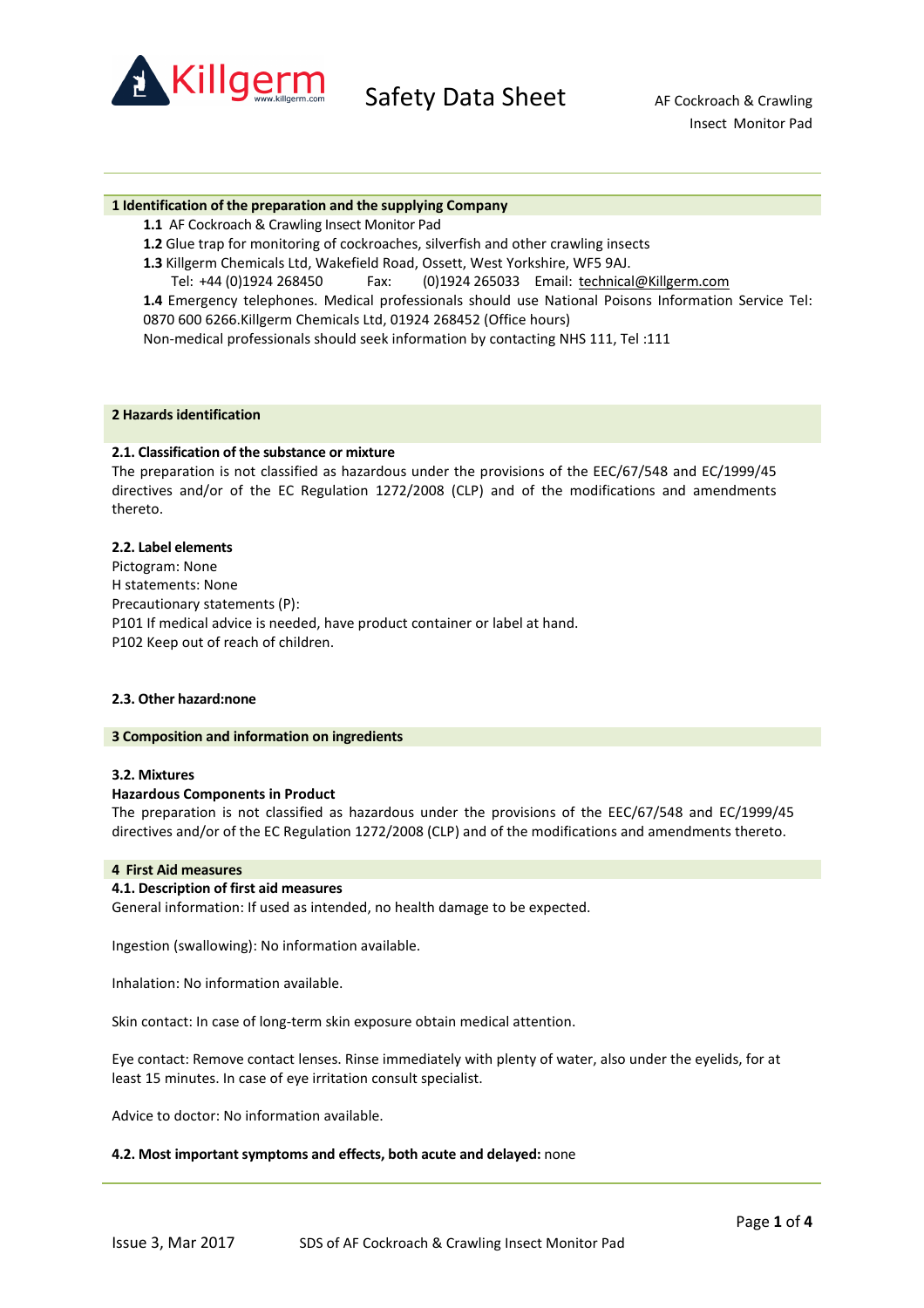

# **4.3. Indication of any immediate medical attention and special treatment needed** …See 4.2

#### **5 Fire-fighting measures**

**5.1. Extinguishing media:** No special measures necessary. All known extinguishing media can be used.

#### **5.2. Special hazards arising from the substance or mixture:** None.

**5.3. Advice for fire-fighters:** Fire residues and contaminated firefighting water must be disposed of in accordance with local regulations.

#### **6 Accidental release measures**

**6.1. Personal precautions, protective equipment and emergency procedures:** None.

#### **6.2. Environmental precautions:** None.

**6.3. Methods and material for containment and cleaning up:** Take up mechanically and collect in suitable container for disposal.

**6.4. Reference to other sections:** 

### **7 Handling and storage**

**7.1. Precautions for safe handling:** None.

**7.2. Conditions for safe storage, including any incompatibilities:** Store in cool and dry place. Avoid temperatures exceeding 60° C.

**7.3. Specific end use(s):** Monitoring of contamination with cockroaches, silverfish and other crawling insects.

# **8 Exposure controls and personal protection**

**8.1. Control parameters** 

## **8.2. Exposure controls**

Where exposure may occur engineering controls should be employed. A risk assessment should be carried out and the following PPE may be appropriate /required

Ingredients with occupational exposure limits to be monitored: None.

Respiratory protection: No personal respiratory protective equipment normally required.

Hand protection: No personal hand protection normally required.

Eye protection: No personal eye protection normally required.

General protective measures: None.

Environment protection measures: See section 6. No specific additional measures required.

## **9 Physical and chemical properties**

**9.1. General information**  Appearance: Solid, Glue layer transparent, Carrier transparent Odour: Weakly aromatic pH: Not determined Density: Not determined Flammability: Not determined Boiling point/boiling range: Not determined Vapour density: Not determined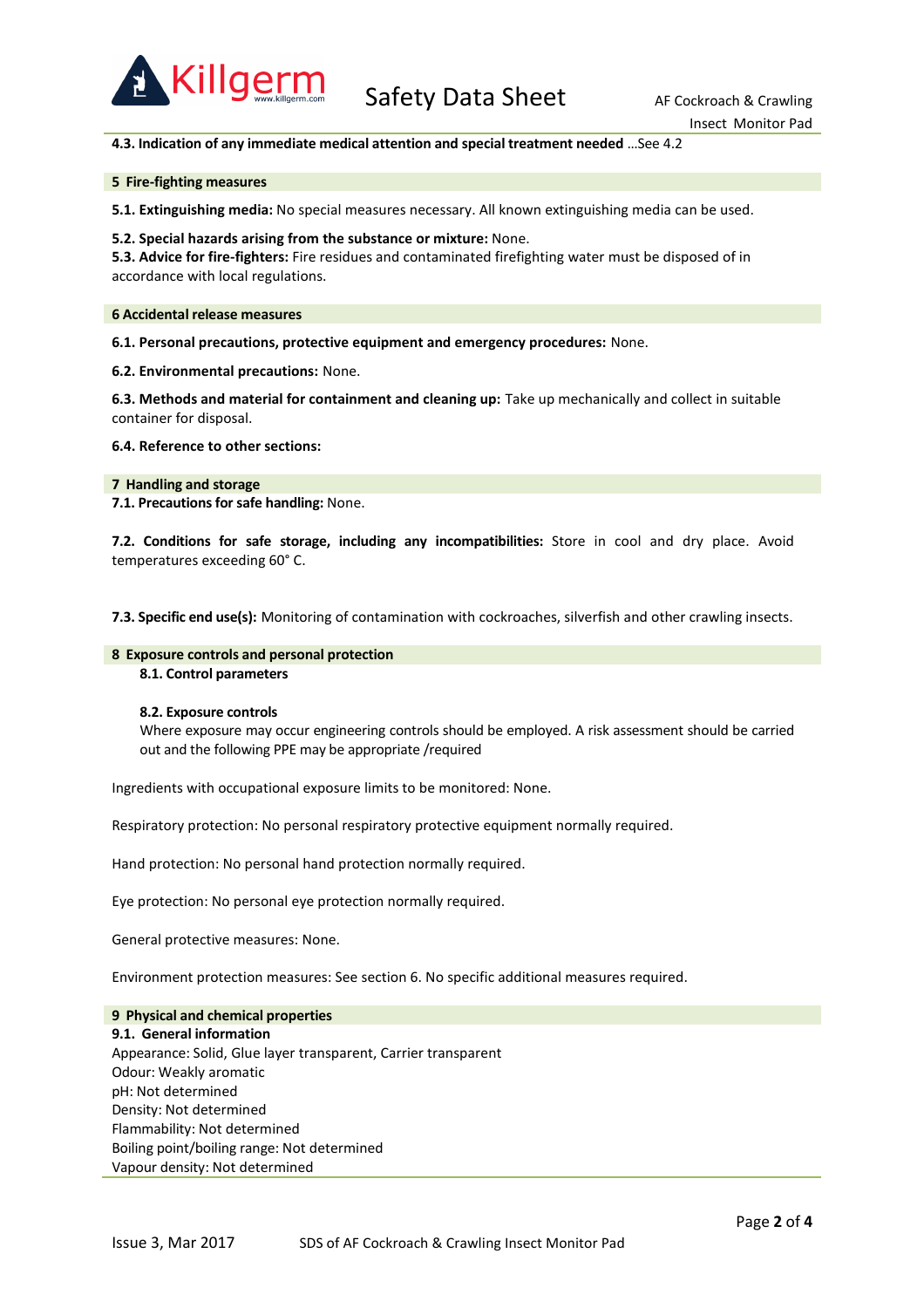

Vapour pressure: Not determined Melting point/freezing point: Not determined Solubility in water: Not soluble Solubility in other solvents: Not determined Explosive properties: Not determined Combustibility: Not determined Oxidising properties: Not determined Evaporation rate: Not determined Partition coefficient: Not determined Decomposition temp: Not determined Auto-ignition temp: Not determined **10 Stability and reactivity** 

**10.1. Reactivity:** not reactive

**10.2. Chemical stability:** Stable at normal conditions.

**10.3. Possibility of hazardous reactions:** None.

**10.4. Conditions to avoid:** Do not expose to temperatures above 100° C**.**

**10.5. Incompatible materials:** None.

### **10.6. Hazardous decomposition products:** None.

#### **11 Toxicological information**

# **11.1 Information on toxicological effects**

- (a) acute toxicity; No data available.
- (b) irritation; No data available.
- (c) corrosivity; No data available.
- (d) sensitisation; No data available.
- (e) repeated dose toxicity; No data available.
- (f) carcinogenicity; No data available.
- (g) mutagenicity; No data available.
- (h) toxicity for reproduction; No data available.

**11.2 Other data:** see section 2.3

#### **12 Ecological information**

**12.1. Toxicity:** No data available.

**12.2. Persistence and degradability:** No data available.

 **12.3. Bio accumulative potential:** No data available.

**12.4. Mobility in soil:** No data available.

 **12.5. Results of PBT and vPvB assessment:** No data available.

**12.6. Other adverse effects:** No data available.

### **13 Disposal considerations**

**13.1. Waste treatment methods** 

Dispose of as controlled waste using EWC code 20 01 39

**14 Transport information** 

**14.1. UN number:** N/A

**14.2**. **UN proper shipping name**: N/A